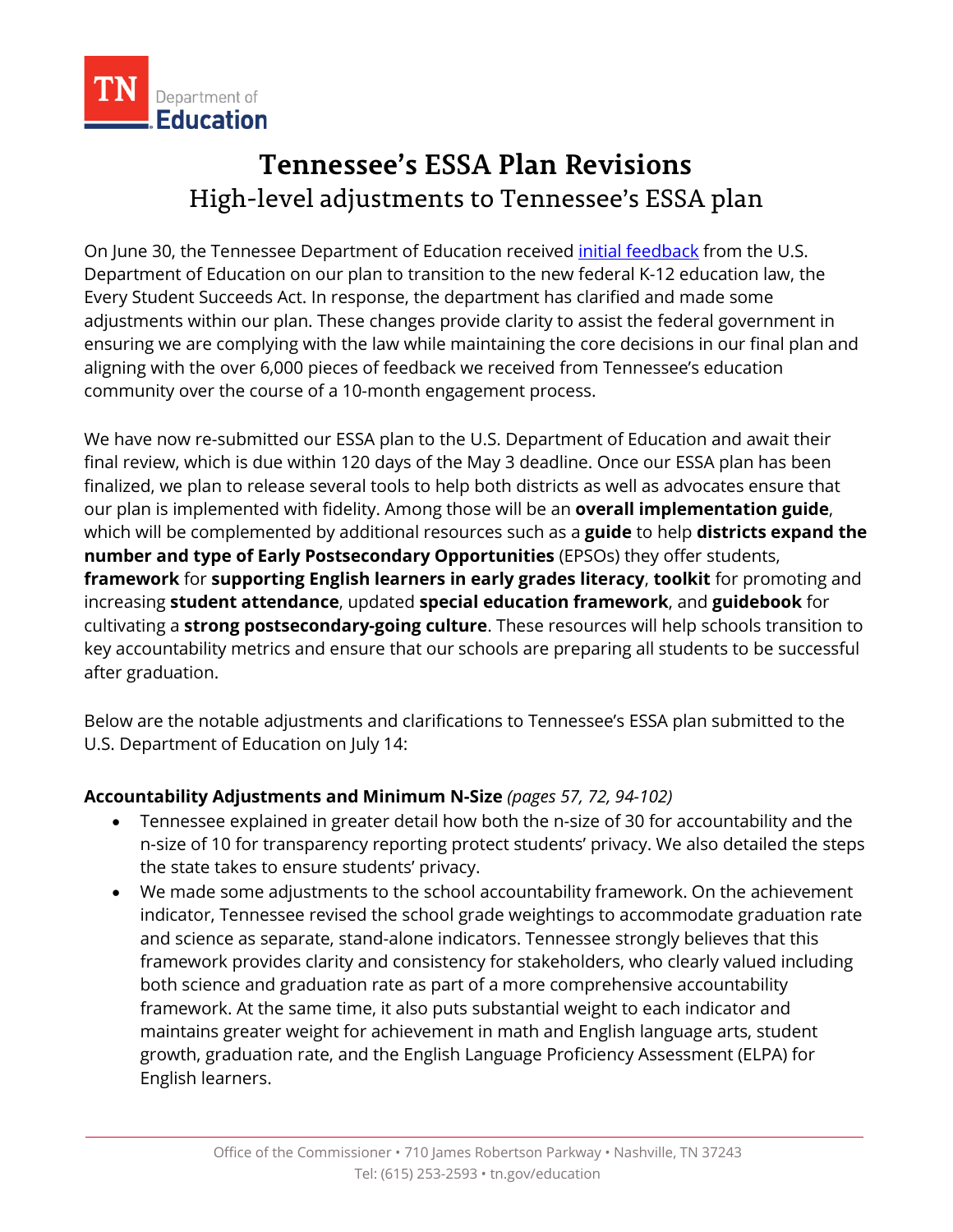

- o We made minor adjustments to the weighting of some indicators. Graduation rate is now included as a stand-alone metric at a 5 percent weighting. The Ready Graduate indicator, which now will be weighted at 20 percent, still reflects graduation rate. Previously, the Ready Graduate indicator was weighted at 25 percent.
- o We also clarified that the ninth grade cohort, and not the extended cohort rate, will be used for accountability calculations.

# **Accountability Subgroups** *(pages 67-72)*

- Tennessee added the state's definition for the four accountability subgroups: economically disadvantaged students, students from major racial and ethnic groups, students with disabilities, and English learners.
- Additionally, we clarified in our plan how and why the black, Hispanic, Native (BHN) combined subgroup is utilized in the accountability framework:
	- o To determine if the BHN subgroup was in the best educational interest of Tennessee's students, we used historical data to model the school accountability framework outlined in this plan, first using the BHN subgroup and then modeling with each group separately. We then used the results to analyze the BHN approach, which is summarized in the table on page 69 of our ESSA plan. Among the benefits of using the BHN group: more students are captured in the accountability system; more schools are held accountable; it provides consistency and stability for districts, which have been held accountable under this approach since 2012; this method has a track record of success, with achievement gaps narrowing among individual racial groups since 2012; and reduced error.

Based on this analysis, and given that the state will publicly report data for each racial subgroup separately at an n-count of 10 for all indicators, Tennessee determined the continued use of the BHN subgroup for the accountability model is in the best interest of Tennessee students. Our ESSA plan outlines the actions Tennessee will take to monitor and report on this approach from an equity and student achievement perspective. Through annual monitoring of data trends, Tennessee will review whether each individual subgroup within the major subgroups continues to make progress and that the correlation between subgroups continues to be strong. Currently, there is a very strong, positive association between a school's black and Hispanic student test scores in every subject in schools across our state. The state's historical data also shows a strong positive association between improvements for these two groups.

If annual data analysis determines that the progress of student groups and/or the correlation weakens, Tennessee will alter its approach and revise its plan based on the best interest of Tennessee students that are the furthest behind.